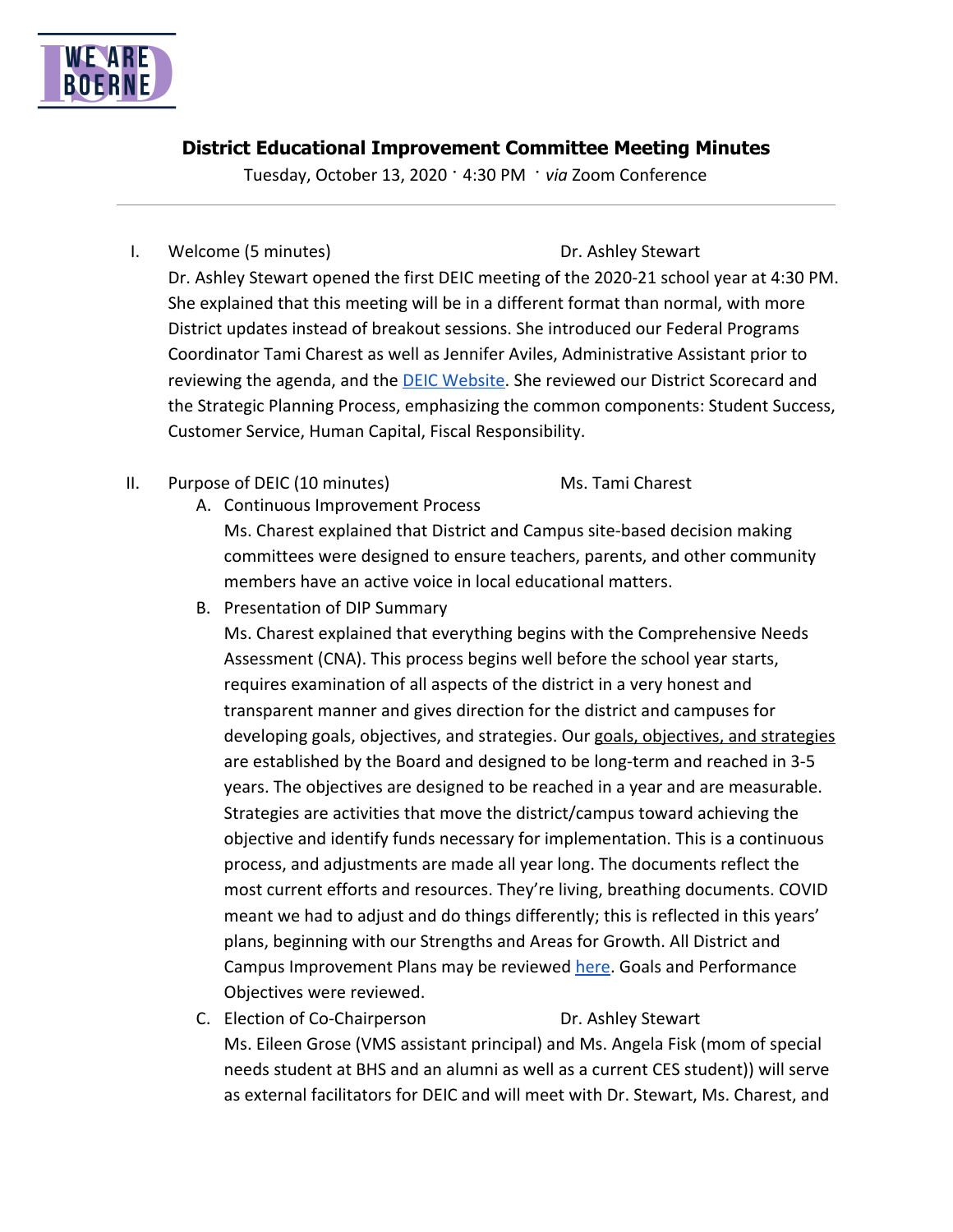Ms. Aviles prior to quarterly DEIC meetings in order to review community questions or concerns.

III. Review of district-level information (40 minutes)

A. Overview of Beginning of Year **Dr. Tommy Price** Dr. Price welcomed the group, thanking everyone for ten successful weeks back to school. Our teaching and campus staffs have modeled resilience, one of our focuses through district-wide whole child teachings, throughout this pandemic. Good things: Boerne ISD recently was named a Top Workplace in the San Antonio area. Our extracurricular groups have been busy competing and performing, showing what they've learned and missed. BISD is the largest employer this side of San Antonio with 1,300 employees and over 9,000 students. It's remarkable how this large group has been able to bounce back, even through difficult times. Why did we start so early this year? There was a lot of fear out there. . . we started on time (calendar adopted via DEIC process) and have done great with our COVID protocols. This morning there are ZERO active cases, but by the end of day we had five. Of those five, they're all home-related transmissions, not school-related transmissions. Also, we gave students two options: e-Learning or face-to-face. We are proud to be able to give people choices. Our e-Learning process has evolved from what it was back in March and we've come a long way! 75% in person; 25% e-learning at the moment. It's a real challenge with students going back to in-class, logistically. 3% of students/families have chosen to NOT return to school, forcing us into recapture. Budget-wise, that's a real challenge. Districts around us are experiencing the same snags and enrollment issues due to COVID. We found, through BOY assessments, that our students' enrollment has suffered due to COVID. There are so many extreme views each way, but we are here to educate our students. Despite the meaner extremes on both sides, we are focusing on the positive experiences, like Top Workplace, performances, sporting events, etc. Less than 1% of students has tested positive for COVID, and Dr. Howard will update us on that. We have multiple perspectives on reopening, and we have to consider all sides when we make our rules. It's been one of the best years to see everyone coming together.

B. Impact of COVID Dr. Elaine Howard

Dr. Howard explained that despite what may be heard, our District has done a great job with COVID response and making sure students are coming to school prepared, and the data has shown us that cases are contracted outside the school environment. Our campuses have adapted well and it is a group effort as far as managing exposures. Protocols will continue to change and adapt to meet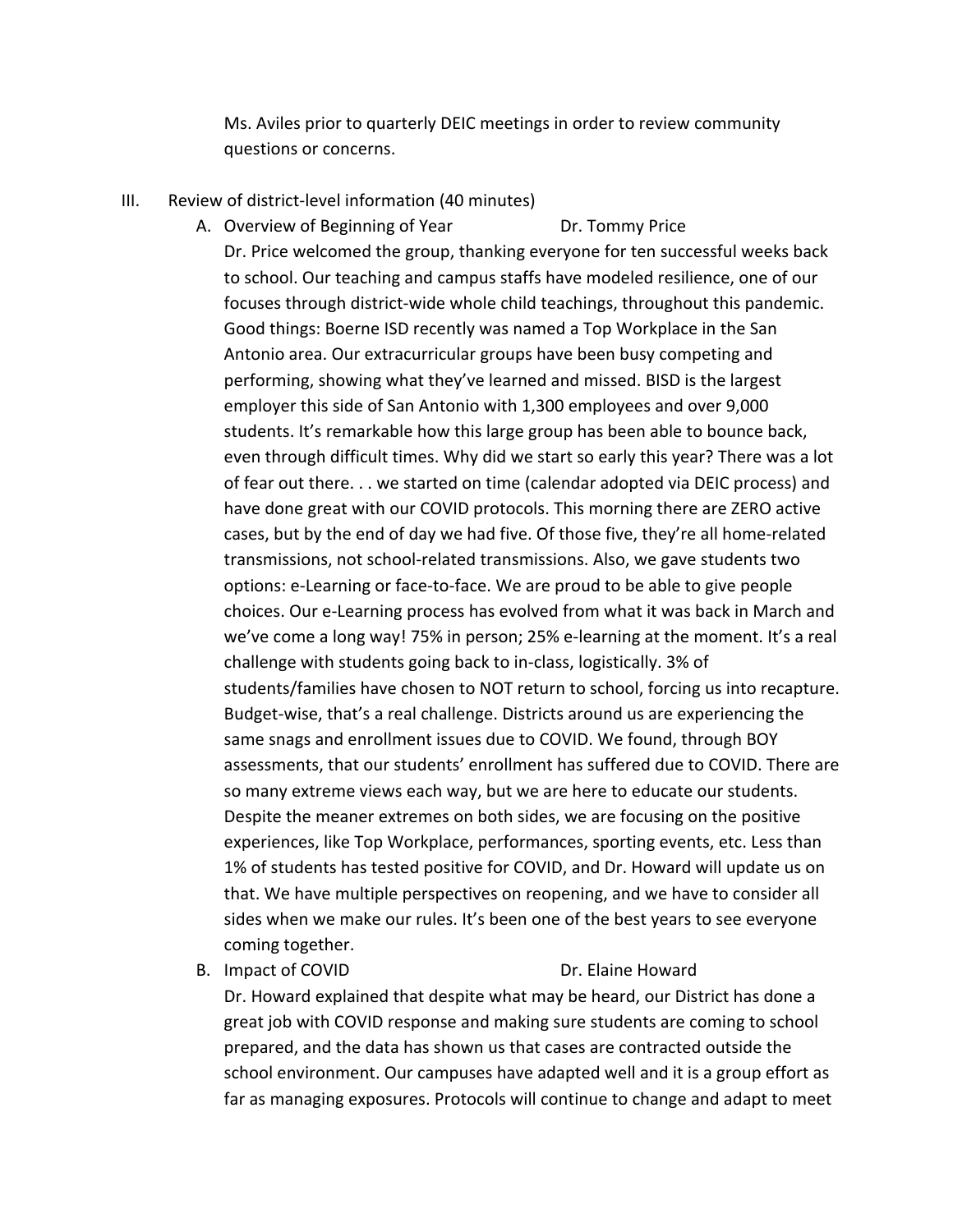the Districts's needs and guidance from other entities. Our definition of "close proximity" has changed, and our quarantine requirements have changed in response to that. Protocols for face coverings have been changed with regards to gaiters. While we do not hate or prohibit them, we will need to quarantine students in gaiters vs. masks when in close proximity. We have responded to our employee's needs during COVID, making accommodations (closed area, remote work environment) when needed, though we have found that we have to hire additional staff to cover the students who are in person, on campus. We need to make sure the needs of the staff we have are met, while we keep everyone healthy. COVID has changed our work and it's been an interesting experience.

C. Impact on Finance Ms. Tish Grill

Ms. Grill discussed the impact of low enrollment and the impact of those students who chose not to return to BISD. We were in the middle of the budget process when the shutdown hit in the Spring. We did not budget for COVID costs, and we are facing a budget impact of 4.5 million due to a decrease in enrollment of 589 students as of the end of the first six weeks. We're looking at closing a budget deficit of 1.3 million deficit with property values as they are. HB 3 changed funding formulas, and we *used* to use prior vs. current values. That changed, getting us out of recapture. Due to drastic drop, we are forced back to recapture. The Board has allowed for some contingency plans to close that budget deficit in case we do have the full budget impact. We do have a healthy fund balance, but we can not sustain dipping into the fund balance. 21-22 will have some budget difficulties coming. As students come back, these numbers will change. We anticipate things may change in January with new legislative session.

D. BOY Assessment Data Ms. Larissa Flores

19-20 assessments were cancelled due to COVID and we were put into a predicament as that's data we use to develop curriculum. We administered BOY assessments in August to grades 4-10. It was optional and we were the only Region 20 district that took advantage of this. Stats show serious regression and implications due to COVID closures from third through eighth grade from Spring 2019 - current. Data was reviewed w/ELAR & Math teachers in PLCs and campus-wide. Data was used to decide on instructional changes and goal setting. Campus teams planned targeted intervention for targeted groups.

### IV. Breakout sessions (0 minutes)

No breakout sessions today due to time constraints.

V. Subcommittees (5 minutes)